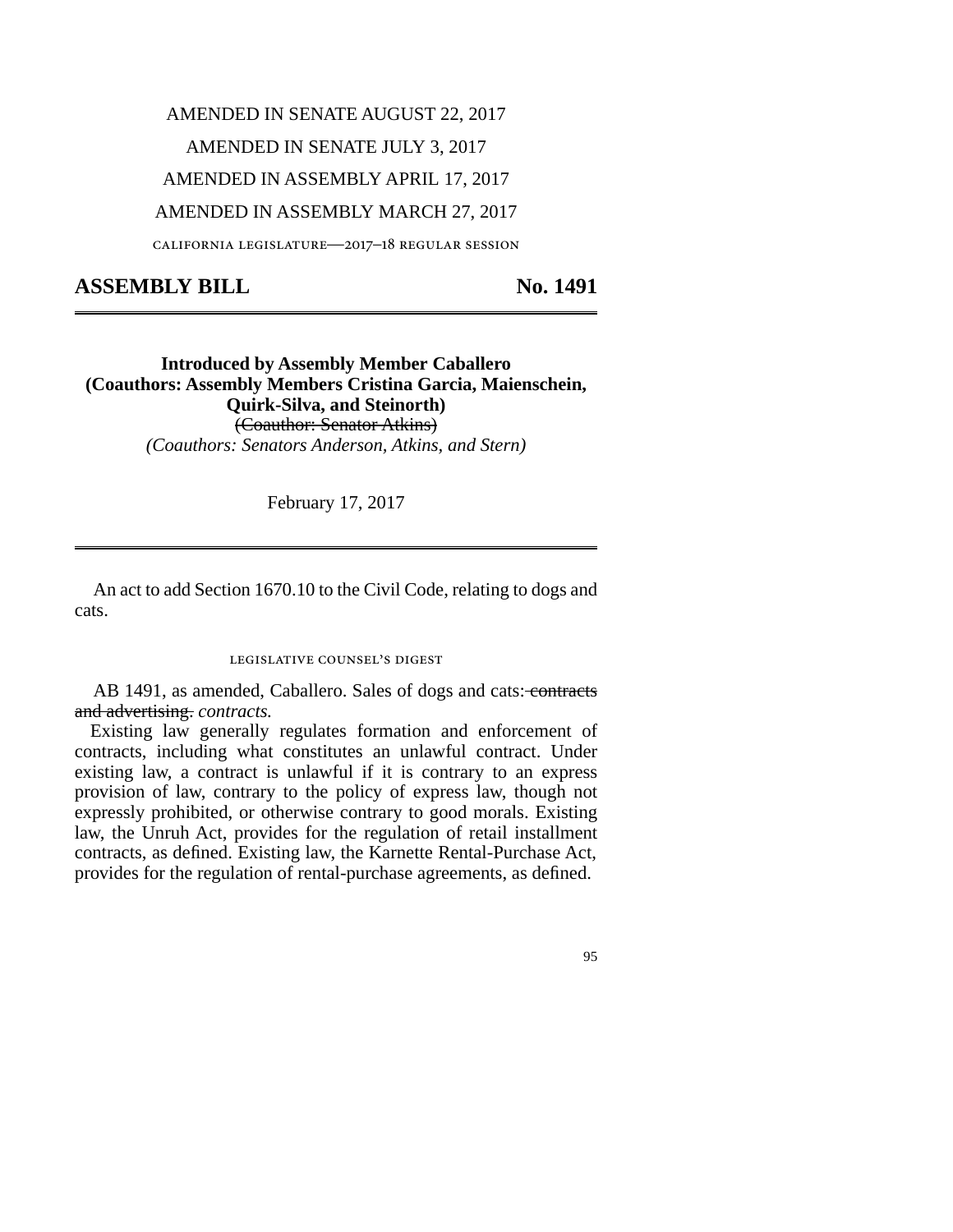Existing law regulates the sale of dogs and cats in this state, including provisions governing the retail sale of dogs and cats.

This bill would declare a contract entered into on or after January 1, 2018, to transfer ownership of a dog or cat in which ownership is contingent upon the making of payments over a period of time subsequent to the transfer of possession of the dog or cat void as against public policy unless those payments are on an unsecured loan for the purchase of that animal. This bill would also declare a contract entered into on or after January 1, 2018, for the lease of a dog or cat that provides for or offers the option of transferring ownership of the dog or cat at the end of the lease term void as against public policy. The bill would require that the consumer taking possession of a dog or cat transferred under one of these contracts be deemed the owner of the dog or cat and be entitled to *the* return *of* all amounts paid under the contract.

Vote: majority. Appropriation: no. Fiscal committee: no. State-mandated local program: no.

*The people of the State of California do enact as follows:*

1 SECTION 1. Section 1670.10 is added to the Civil Code, to 2 read:

 line 3 1670.10. (a) (1) Except as provided in paragraph (2), a contract 4 entered into on or after January 1, 2018, to transfer ownership of a dog or cat in which ownership is contingent upon the making of a dog or cat in which ownership is contingent upon the making of line 6 payments over a period of time subsequent to the transfer of 7 possession of the dog or cat is void as against public policy.

 line 8 (2) Paragraph (1) shall not apply to payments to repay an 9 unsecured loan for the purchase of the dog or cat.

10 (b) A contract entered into on or after January 1, 2018, for the

11 lease of a dog or cat that provides for or offers the option of 12 transferring ownership of the dog or cat at the end of the lease term 13 is void as against public policy.

14 (c) In addition to any other remedies provided by law, the 15 consumer taking possession of a dog or cat transferred under a 16 contract described in paragraph (1) of subdivision (a) or in 17 subdivision (b) shall be deemed the owner of the dog or cat and

95